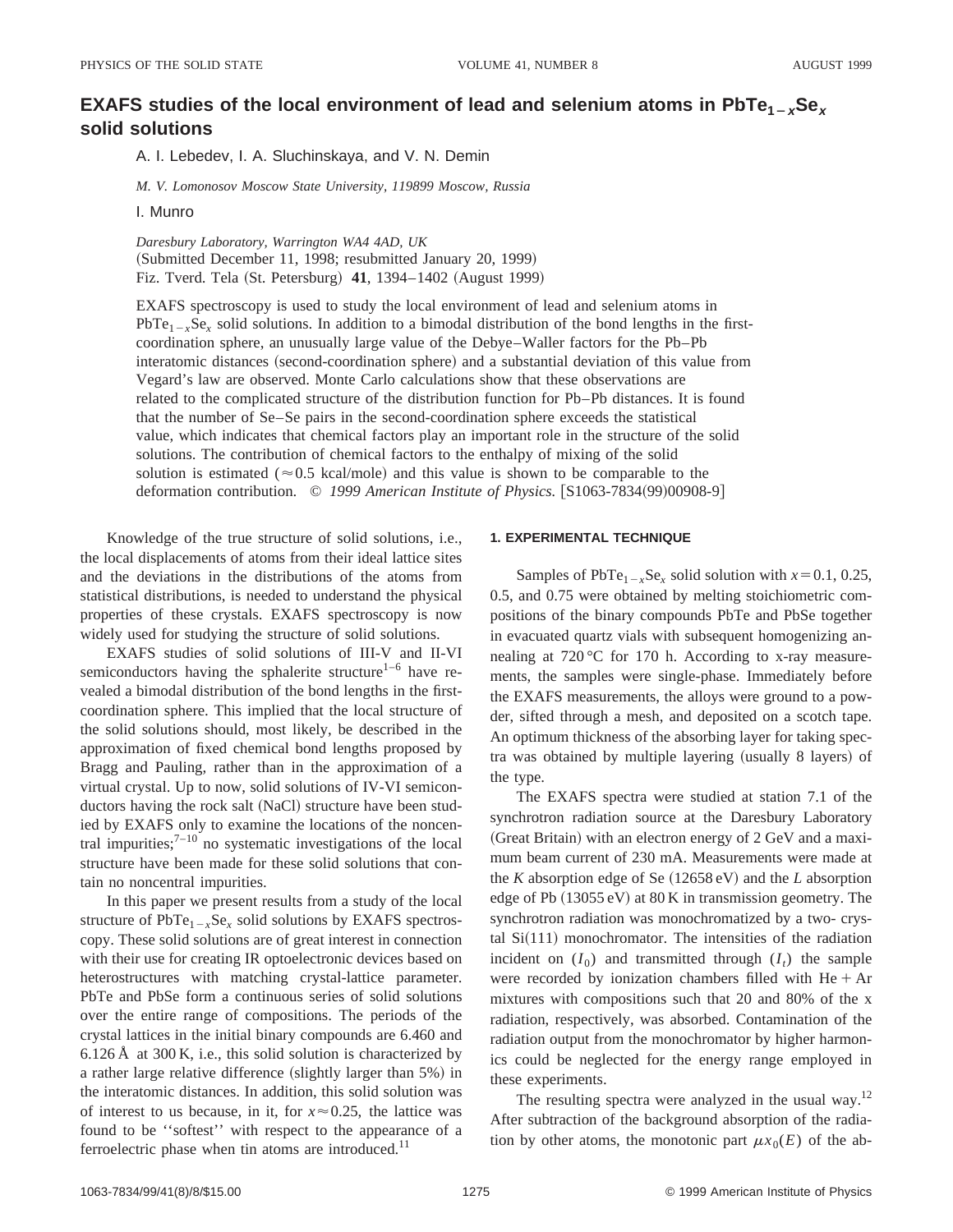



FIG. 1.  $k\chi(k)$  for samples of PbTe<sub>1-*x*</sub>Se<sub>*x*</sub> at the *K* absorption edge of Se. *x*:  $1 - 0.1$ ,  $2 - 0.25$ ,  $3 - 0.5$ ,  $4 - 0.75$ ,  $5 - 1$ . The arrow denotes the location of the glitches.

sorption was separated from the transmission curves  $\mu x(E)$  $=$ ln( $I_0 / I_t$ ) (here *E* is the energy of the radiation) by curve fitting and the EXAFS function  $\chi = (\mu x - \mu x_0)/\mu x_0$  was calculated as a function of the photoelectron wave vector *k*  $=[2m(E-E_0)/\hbar^2]^{1/2}$ . The origin for the photoelectron energy  $E_0$  was taken to be the energy corresponding to the inflection point in the absorption edge. The jump  $\mu x$  at the absorption edge varied over 0.08–1.4. At least two spectra were taken for each sample.

When multiple scattering effects are neglected, information on the local environment of the central atom, i.e., the distances  $R_i$ , coordination numbers  $N_i$ , and Debye-Waller factors  $\sigma_j^2$ , for each *j*th coordination sphere enters the EXAFS function as follows: $12$ 

$$
\chi(k) = \frac{1}{k} \sum_{j} \frac{N_j S_0^2}{R_j^2} f(k) \exp[-2R_j/\lambda(k)]
$$

$$
-2k^2 \sigma_j^2 \sin[2kR_j + \psi(k)].
$$

Besides the structural parameters characterizing the local environment, this equation includes the amplitude  $f(k)$ , the sum of the backscatter phase and the phase of the central atom  $\psi(k)$ , the photoelectron mean-free-path  $\lambda(k)$ , and a parameter  $S_0^2$ , which accounts for many-electron and inelastic effects in the central and scattering atoms. The functions  $f(k)$ ,  $\psi(k)$ , and  $\lambda(k)$  were calculated using the FEFF5 program.13

The information of interest to us for the firstcoordination spheres was extracted from the experimental  $\chi(k)$  curves with the aid of the forward and inverse Fourier transforms using Hemming windows. Quantitative values of

FIG. 2.  $k\chi(k)$  for samples of PbTe<sub>1-*x*</sub>Se<sub>*x*</sub> at the  $L_{\text{III}}$  absorption edge of Pb. *x*: *1* — 0, *2* — 0.1, *3* — 0.25, *4* — 0.5, *5* — 0.75, *6* — 1. The arrows indicate the locations of glitches.

the parameters  $R_j$ ,  $N_j$ , and  $\sigma_j^2$  were found by minimizing the root- mean-square deviation between the experimental and calculated  $k\chi(k)$  curves using a modified Levenberg– Marquardt algorithm. Besides these parameters, the shift in the zero on the energy scale  $dE_0$  was varied simultaneously. The number of varied parameters  $(8-9)$  was usually half the number of independent parameters in the data  $(2\Delta k\Delta R/\pi)$  $=12-20$ , where  $\Delta k$  and  $\Delta R$  are the regions for discrimination of the data under Fourier filtration in  $k$  and  $R$  space<sup>12</sup>). The accuracy with which the parameters was determined was established from the covariant matrix. The errors reported here correspond to the standard deviation. In order to enhance the accuracy, it was assumed that the correction energy  $dE_0$  is the same for all the coordination spheres, while the coordination numbers correspond to the known coordination numbers in an fcc lattice.

#### **2. EXPERIMENTAL RESULTS**

Figure 1 shows typical experimental  $k\chi(k)$  curves obtained at the *K* absorption edge of Se for samples of  $PbTe_{1-x}Se_x$  and PbSe. The range of wave numbers for these data is bounded above by  $k \approx 9.7 \text{ Å}^{-1}$  because of the closeness of the *L*<sub>III</sub> absorption edge of lead. Figure 2 shows plots of  $k\chi(k)$  for samples of PbTe<sub>1-*x*</sub>Se<sub>*x*</sub>, PbTe, and PbSe at the *L*III absorption edge of Pb. The sharp jumps in the curves indicated by arrows in Figs. 1 ( $k \approx 8.7$  Å) and 2 ( $k \approx 6.2$  and  $12.7$  Å), the so-called glitches, are not related to properties of the samples, but to those of the monochromator. After the glitches were removed, the data were analyzed by the method described in the previous section.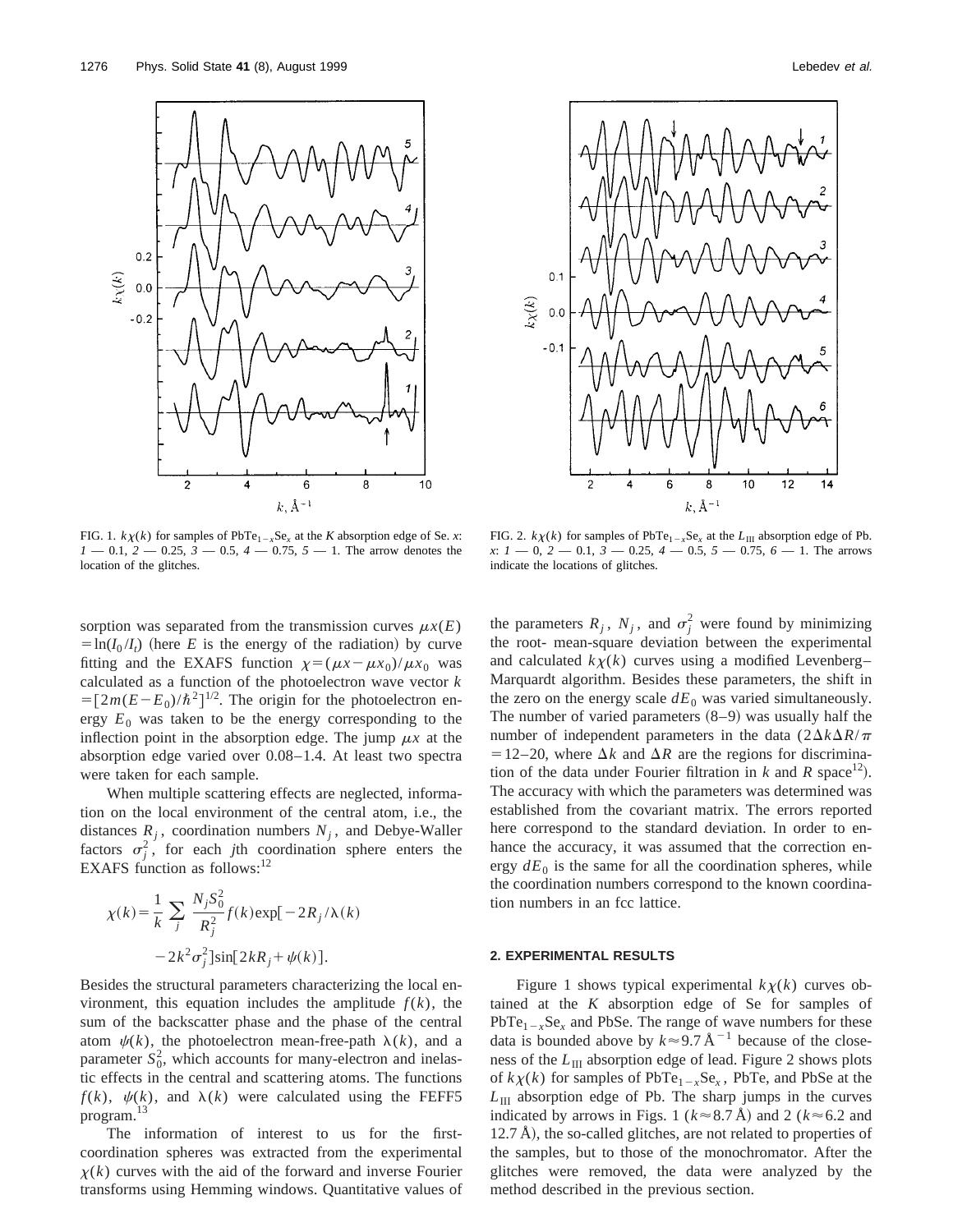TABLE I. Experimentally determined local concentrations of Se atoms surrounding Se.

| $\mathcal{X}$ | 0.1                                                                               | 0.25 | 0.5 | 0.75 | 10 |
|---------------|-----------------------------------------------------------------------------------|------|-----|------|----|
|               | $N_{\text{Se-Se}}/12$ 0.34 ± 0.04 0.45 ± 0.03 0.60 ± 0.02 0.78 ± 0.01 0.96 ± 0.02 |      |     |      |    |

In processing the data, we have restricted ourselves to finding the parameters for the first two coordination spheres. In analyzing the data at the absorption edge of Pb, it was noted that the lead atoms in the first-coordination sphere are surrounded by six atoms of two kinds (Se and Te). Here each pair (Pb–Te, Pb–Se) is described by its own set of structural parameters  $(R_j, N_j, \sigma_j^2)$ . The second-coordination sphere consists of 12 lead atoms which, we have assumed lie at the same distance.<sup>a)</sup> In order to reduce the number of variable parameters, the relative contributions of the Pb–Te and Pb–Se pairs in the  $\chi(k)$  curves were calculated using the known chemical compositions of the samples and the relative contributions of the first- and second-coordination spheres, in accordance with their coordination numbers. The complete set of parameters characterizing the nearest neighbors of the lead atoms was characterized by 8 parameters.

In analyzing the data taken at the Se absorption edge, we assumed that the first-coordination sphere of the selenium always consists of 6 lead atoms, while the secondcoordination sphere can contain either Se or Te atoms. Here the number of Se and Te atoms in the second-coordination sphere can differ from the statistical number because of short-range order in the solid solution. Thus, the analysis was done both in the approximation of a statistical distribution of chalcogenide atoms in the lattice and taking the possibility of short-range order into account.

In the case of a statistical distribution of chalcogenide atoms, the problem was limited to finding a set of 8 parameters characterizing the short-range order of the Se atoms in the solid solution. $<sup>b</sup>$ </sup>

In order to account for the possible deviation from a statistical distribution of the chalcogenide atoms in the second-coordination sphere of Se, yet another variational parameter was introduced,  $N_{\text{Se}-\text{Se}}$ , the number of Se atoms in the second-coordination sphere of an Se atom. Here it was assumed that the total number of atoms in the secondcoordination sphere was always equal to 12.

Taking the possibility of short-range order into account when processing the data ensured a considerably better agreement between the experimental and theoretical  $k\chi(k)$ curves than for a random distribution of atoms in the lattice. The values of  $N_{\text{Se-Se}}$  which we obtained (see Table I) indicate a distinct short-range order, specifically, Se atoms being surrounded in the second-coordination sphere by atoms of the same type. This is consistent with a study of the thermodynamic properties of the PbTe–PbSe system.<sup>14</sup>

Figures 3 and 4 contain plots the interatomic distances and Debye-Waller factors as functions of the composition *x* for Pb–Te and Pb–Se bonds obtained by analyzing data from both absorption edges. $\degree$  Despite the rather large errors in determining the Pb–Se distances in samples with a low selenium content, the distances obtained at both absorption



FIG. 3. Average interatomic Pb–Se  $(I)$  and Pb–Te  $(2)$  distances as functions of the composition *x* of  $PbTe_{1-x}Se_x$  solid solutions. The points indicate the bond lengths of: *3* — Pb–Te, *4* — Pb–Se, *5* — Se–Pb. The smooth curves are from a Monte Carlo model calculation and the dashed curve is the average interatomic distance (half the lattice parameter).

edges are in agreement. As Fig. 3 implies, the distribution of the interatomic bond lengths in  $PbTe_{1-x}Se_x$  solid solutions has a distinct bimodal character. The Debye-Waller factor depends on *x* differently for the Pb–Te and Pb–Se bonds (Fig. 4): while  $\sigma_{\text{Pb}-\text{Te}}^2$  is essentially independent of the composition,  $\sigma_{\text{Pb-Se}}^2$  has a maximum near  $x=0.5$ . Nevertheless,  $\sigma^2$  is less than 0.01 Å<sup>2</sup> for both bonds.

Figures 5 and 6 contain plots of the interatomic distances and Debye–Waller factors as functions of the composition parameter for Pb–Pb atom pairs located in the secondcoordination sphere with respect to one another, and Figs. 7 and 8, similar curves for Se–chalcogen atom pairs assuming short-range order. These figures imply that the experimental dependence of the Pb–Pb distance deviates significantly from a Vegard law, while the Se–chalcogen pairs follow Vegard's law much better.

The dependences of the Debye–Waller factors for Pb–Pb and Se–chalcogen atom pairs on *x* are qualitatively analogous, although they differ quantitatively. In these data, it is



FIG. 4. The Debye–Waller factors for Pb–Te  $(I)$  and Pb–Se  $(2)$  bonds as functions of the composition *x* of  $PbTe_{1-x}Se_x$  solid solutions. The points denote data for the bonds: *3* — Pb–Te, *4* — Se–Pb, *5* — Pb–Se. The smooth curve is the static contribution to the Debye–Waller factor calculated by a Monte Carlo method. (The curves for both bonds essentially overlap.)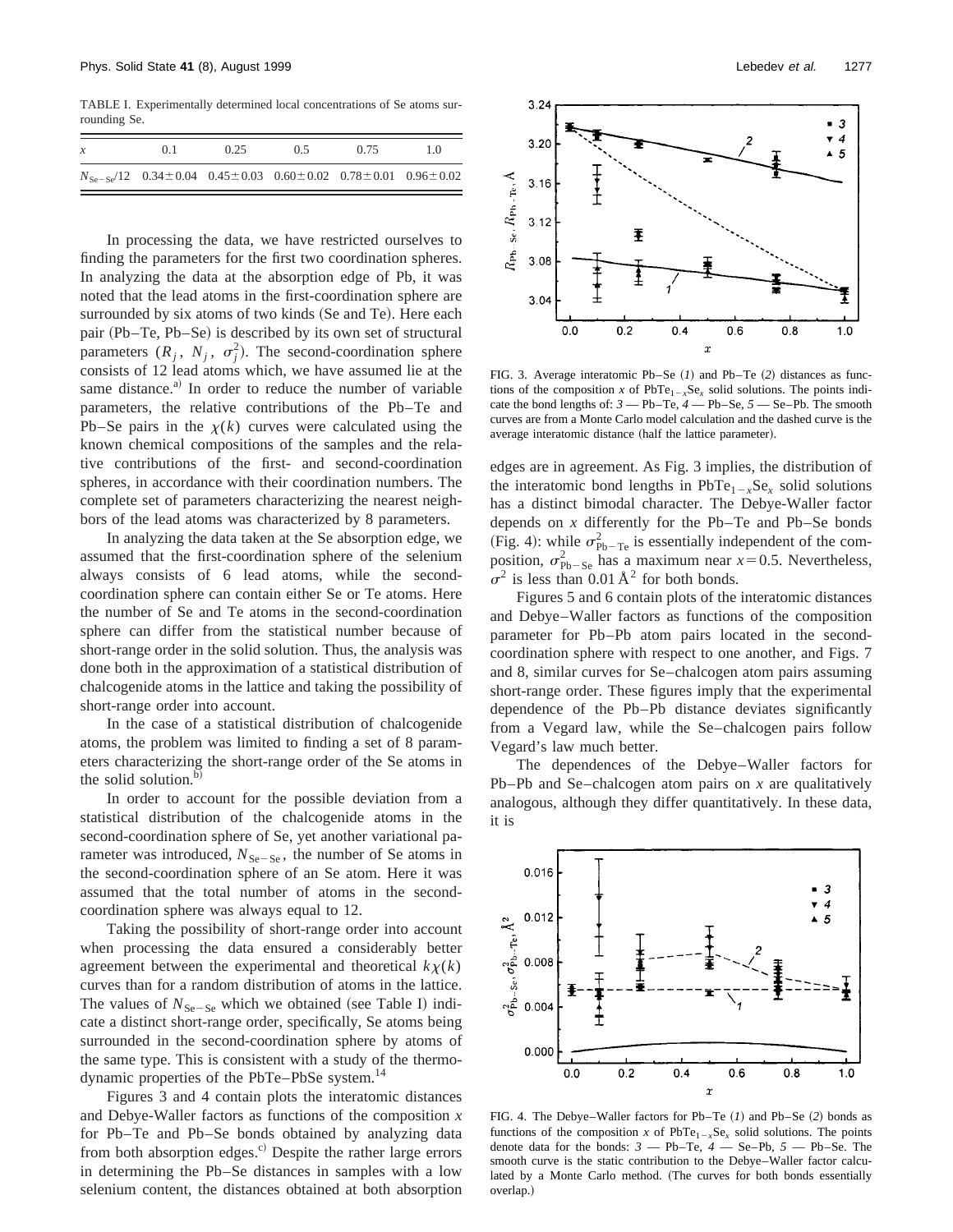

FIG. 5. The Pb–Pb interatomic distance as a function of the composition *x* of PbTe<sub>1-*x*</sub>Se<sub>*x*</sub> solid solutions. The points are experimental data. The smooth curve was calculated by a Monte Carlo method, the dashed curve is the average interatomic distance, and the dotted curve is the result of an analysis for the model  $\chi(k)$  curves.

noteworthy that the Debye–Waller factors for Pb–Pb pairs reach a maximum near  $x \approx 0.25$ , while these values are unexpectedly large (up to 0.05  $\AA^2$ ) and significantly exceed those for the Se–chalcogen pairs.

In order to explain the anomalously large Debye–Waller factors for Pb–Pb pairs, we initially assumed that the solid solutions can undergo a transition to a microcoherent state, for example, due to mechanical effects when the powders were ground or because the solid solution decomposes when the alloys are not cooled fast enough after annealing. In order to verify this proposition, a second series of samples was prepared with compositions identical to those in the first series. The alloys in this series were ground before annealing and all the annealed powders were quenched from 720 °C in water. Data from these samples taken at the  $L_{\text{III}}$  absorption edge of Pb did not reveal any changes in the behavior of the Debye–Waller factor for the Pb–Pb pairs as a function of *x* compared to the first series of samples. Moreover, additional low-temperature annealing at 100–400 °C was done on a



FIG. 6. The Debye–Waller factor for Pb–Pb atom pairs as a function of the composition *x* of  $PbTe_{1-x}Se_x$  solid solutions. The points are experimental data. The smooth curve was calculated by a Monte Carlo method and the dotted curve is the result of an analysis for the model  $\chi(k)$  curves.



FIG. 7. The Se–Se  $(1)$  and Se–Te  $(2)$  interatomic distances as functions of the composition *x* of  $PbTe_{1-x}Se_x$  solid solutions. The points are experimental data. The smooth curves were calculated by a Monte Carlo method and the dashed curve is the average interatomic distance calculated from the lattice parameter.

number of samples from the second series with  $x=0.25$  in order to observe any changes caused by possible decomposition of the solid solution. No significant changes were observed in the Debye–Waller factor for the Pb–Pb pairs.

In order to understand the reason for the unusual behavior of the interatomic distances and Debye–Waller factor as functions of composition for the Pb–Pb pairs (Figs. 5 and 6), we decided to model the static distortions in the  $PbTe_{1-x}Se_{x}$ solid solutions by a Monte Carlo method. This method has been used previously<sup>3,15</sup> to model distortions in semiconductor solid solutions with a sphalerite structure.

# **3. MONTE CARLO MODEL**

The static distortions in  $PbTe_{1-x}Se_x$  solid solutions were modelled in the approximation of elastically deformed bonds. For a given random distribution of Se and Te atoms in one of the fcc sublattices, a set of atomic coordinates  $\{r_i\}$ 



FIG. 8. The Debye–Waller factors for Se–Se and Se–Te atom pairs as functions of the composition *x* of  $PbTe_{1-x}Se_x$  solid solutions. The points are experimental data. The smooth curve was calculated by a Monte Carlo method.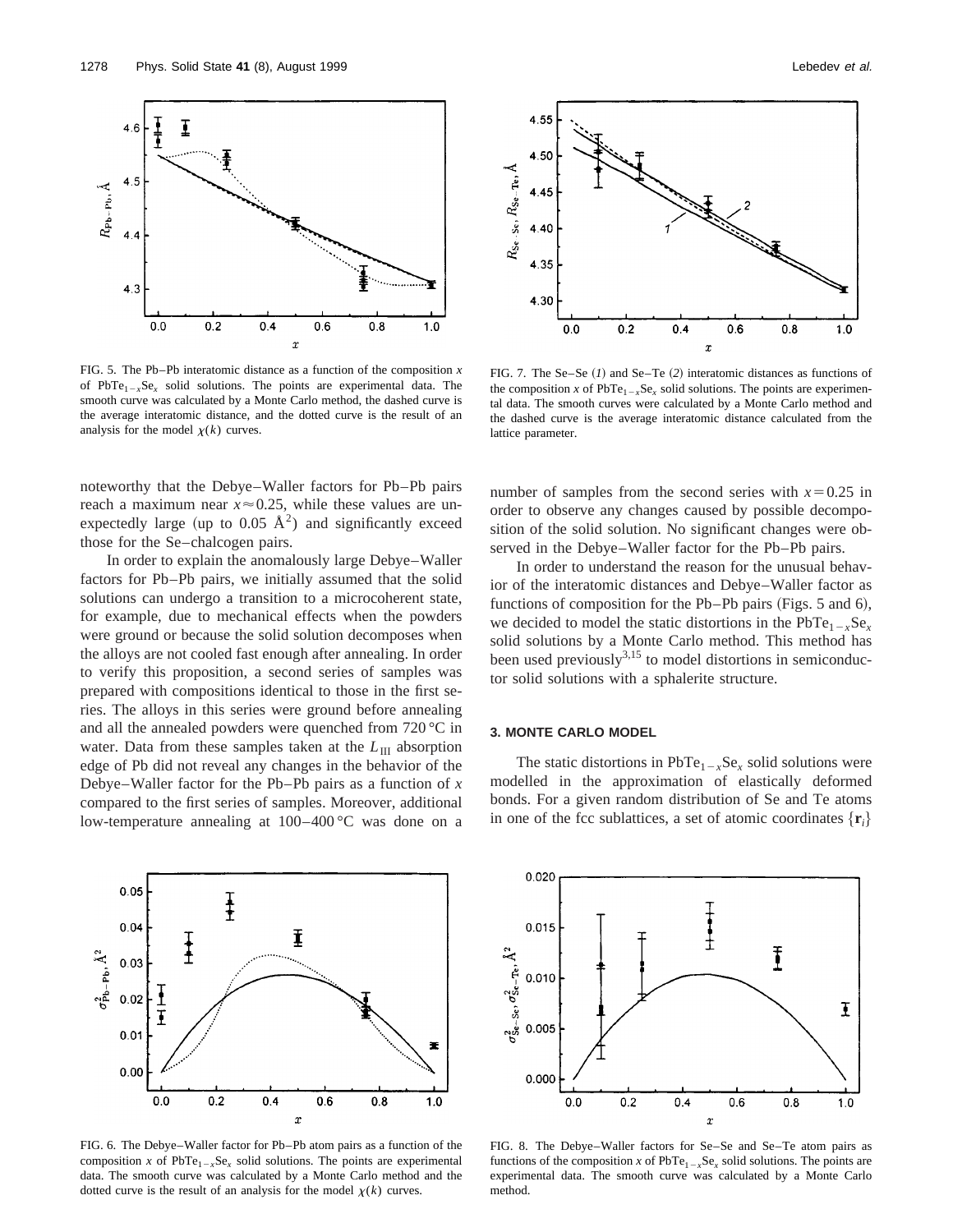was found for which the total strain energy from the change in the bond lengths and deviation of the angles between them from 90°,

$$
U = \frac{1}{2} \sum_{i} \left[ \sum_{j=1}^{6} A_{s(i,j)} \left( \frac{|\mathbf{r}_{i} - \mathbf{r}_{j}| - d_{s(i,j)}}{d_{s(i,j)}} \right)^{2} + B \sum_{(j,k)=1}^{12} \left( \frac{(\mathbf{r}_{i} - \mathbf{r}_{j})(\mathbf{r}_{i} - \mathbf{r}_{k})}{|\mathbf{r}_{i} - \mathbf{r}_{j}|\mathbf{r}_{i} - \mathbf{r}_{k}|} \right)^{2} \right],
$$

was minimized. In the first term the sum is taken over the six nearest neighbors for each of the lattice sites. The indices  $s(i,j)=1, 2$  correspond to Pb–Se and Pb–Te atom pairs at sites  $i$  and  $j$ ,  $A_s$  is the stiffness coefficient for the corresponding bond, and  $d_s$  is its equilibrium length in the binary compound ( $d_1$ =3.050,  $d_2$ =3.217 Å at 80 K). In the second term the sum is taken over all 12 different angles between bond pairs for each of the lattice sites. The stiffness constants with respect to lengthening of the Pb–Se  $(A_1)$  and Pb–Te  $(A_2)$ bonds were calculated from published<sup>16</sup> values of the elastic moduli for PbSe and PbTe according to the relation *A*  $=(C_{11}+2C_{12})/4$ , and the stiffness constants with respect to bending, according to  $B = C_{44}/32$ , where  $C_{44}$  is the average of the corresponding moduli for PbSe and PbTe.

The model calculations were done on  $m \times m \times m$  lattices with  $m=10-30$  nodes and periodic boundary conditions for several random distributions of the Se and Te atoms in the chalcogenide sublattice. Starting at a position among the nodes of an ideal fcc lattice, each of the atoms could undergo a shift in a direction for which the strain energy of the lattice decreased for a fixed position of the remaining atoms. The step size for a single displacement was adaptively reduced from 0.01 to 0.0002 Å. After roughly 1000 iteration steps per atom, the strain energy *U* ceased to vary and the resulting configuration of displacements was assumed to be in equilibrium. The set of coordinates for all the pairs of atoms located in the first- and second-coordination spheres found in this way was used to calculate the distribution function for the interatomic distances. Since the periodic boundary conditions required that the lattice parameter be fixed, the calculations were done for an entire set of these lattice parameters. In the following, we shall take the lattice parameter to be the value for which a minimum energy *U* was obtained.

Model calculations on lattices of different sizes showed that the excess energy owing to the finite lattice size varies roughly as  $m^{-3}$  and that for  $m > 16$ , finite lattice effects can be neglected.

The Monte Carlo calculations of the average Pb–Se and  $Pb$ –Te bond lengths and their dispersions (static Debye– Waller factors) as functions of  $x$  are plotted as the smooth curves in Figs. 3 and 4. As is to be expected, the distribution of the distances in the first-coordination sphere has a distinct bimodal character. We shall define the relaxation parameter  $\varepsilon'$  for the  $A-C$  bond as the change in the bond length for the extreme compositions of the solid solution  $AB_{1-x}C_x$ relative to the change in the average interatomic distance,

$$
\varepsilon' = \frac{R_{Ac}^0 - R_{Ac}[AB]}{R_{AB}^0 - R_{AC}^0},
$$

where  $R_{AB}^0$  and  $R_{AC}^0$  are the bond lengths in the binary compounds *AB* and *AC*, and  $R_{AC}[AB]$  is the length of the *A–C* bond for impurity  $C$  in compound  $AB$  (in the limit of infinite dilution). For the Pb–Te and Pb–Se bonds, this quantity was 0.35 and 0.21, respectively. The difference between the two values of  $\varepsilon'$  is a consequence of the substantial difference between the stiffness coefficients  $A_1$  and  $A_2$  (roughly a factor of 1.5). The value of  $\varepsilon'$  calculated for the Pb–Te bond is in fair agreement with experiment ( $\varepsilon' \approx 0.36$ ). A comparison for the Pb–Se bond is difficult because of the large experimental errors. It is interesting that the calculations of the average interatomic distance as a function of composition  $($ the dashed curve in Fig. 3 $)$  deviate significantly  $(by$  roughly  $0.009$  Å) and negatively from Vegard's law.

Figures 5–8 contain plots of the average interatomic distances and their dispersions for Pb–Pb, Se–Se, and Se–Te atom pairs in the second-coordination sphere with respect to one another. The substantially larger static Debye–Waller factors for the second-coordination sphere compared to the first mean that the lattice adapts to the existence of different chemical bond lengths through local rotation. The model results for Se–chalcogen atom pairs are in fairly good agreement with experimental data, while the results for Pb–Pb pairs are in poor agreement with experiment. The reasons for this discrepancy will be discussed in detail in the next section.

According to our model calculations, the average Se–Se distance in the solid solution is 0.01–0.02 Å shorter than the Se–Te distance (Fig. 7) and their Debye–Waller factors are roughly equal  $(\sigma_{\text{Se}-\text{Se}}^2 \approx \sigma_{\text{Se}-\text{Te}}^2)$ . This justifies treating the chalcogenide atoms as a single second-coordination sphere during the analysis of the surroundings of the selenium atoms.

Therefore, Monte Carlo modelling of the distortions in PbTe<sub>1-*x*</sub>Se<sub>*x*</sub> solid solutions has made it possible to establish the inevitability of strong static distortions in the Pb–Pb distance and to demonstrate qualitative agreement between the calculations and experiment for the first-coordination sphere and for the Se–chalcogenide atom pairs. The model calculations, however, have not provided an explanation for the discrepancy between the experimentally determined and calculated Pb–Pb distances, which may be related to an the inadequacy of the one-dimensional approximation employed to analyze the experimental data for the Pb–Pb distances.

### **4. DISCUSSION**

We now discuss the validity of a single-mode approximation for the interatomic distances in the secondcoordination sphere of  $PbTe_{1-x}Se_x$  solid solutions.

It has been proposed<sup>1,17</sup> that the number of "modes" in the distribution of the *A*–*A* distances in an  $AB_{1-x}C_x$  solid solution is determined by the number of different combinations through which a pair of *A* atoms are bound, i.e., the distribution must be bimodal for lattices having a sphalerite structure and trimodal for NaCl-type lattices.

Thus, in processing our experimental data, we have begun with an attempt to find a set of parameters with which the distribution of the Pb–Pb distances could be represented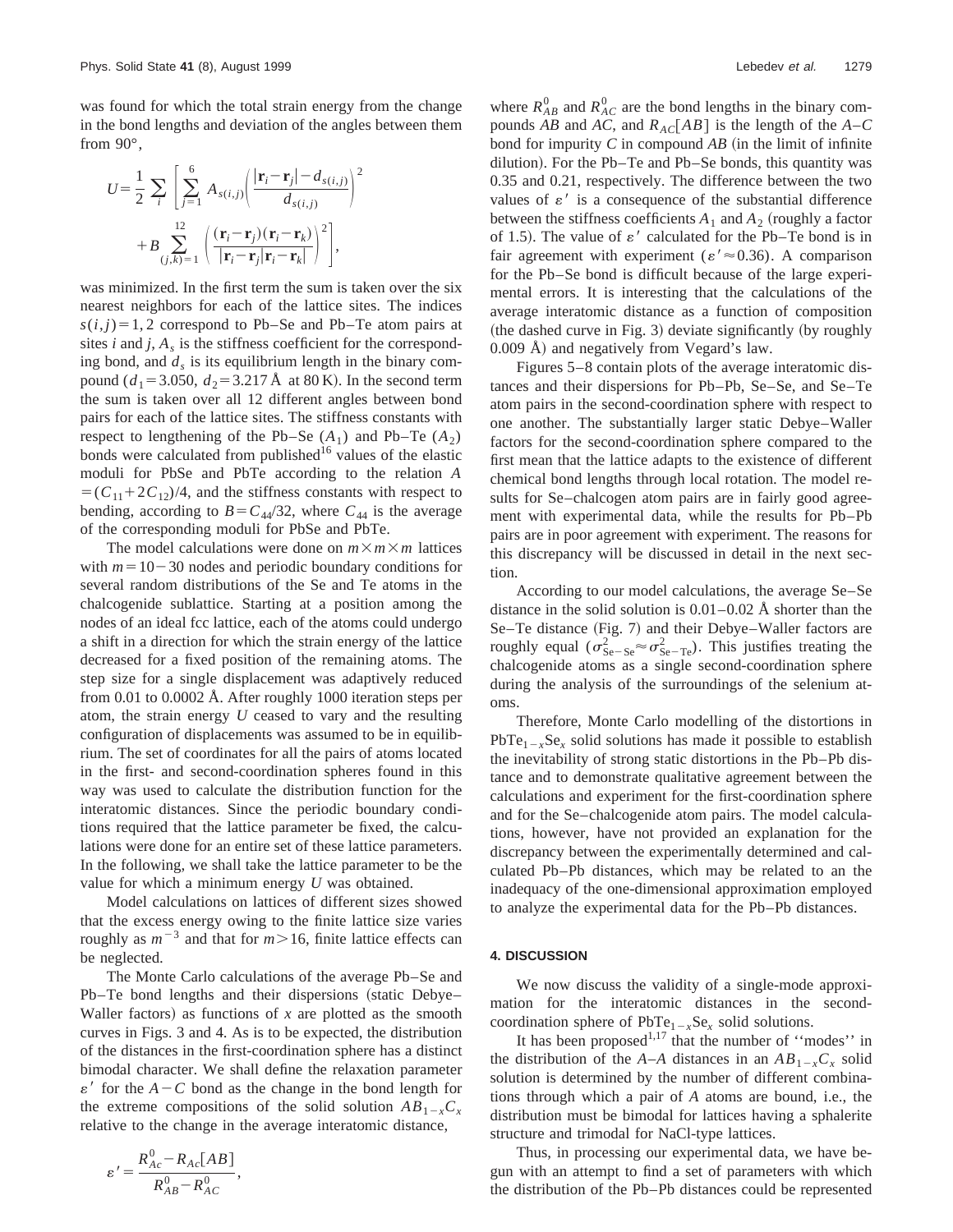

FIG. 9. Distributions of the Se–Se  $(1, 3)$  and Se–Te  $(2, 4)$  interatomic distances for PbTe<sub>1-x</sub>Se<sub>x</sub> samples with  $x=0.5$  (1, 2) and  $x=0.05$  (3, 4), calculated by a Monte Carlo method.

in the form of a sum of several Gaussians. Unfortunately, because of the large Debye–Waller factor for Pb–Pb pairs, the range of data in *k* space within which the EXAFS oscillations were observed was limited and did not allow us to determine the parameters for a trimodal model (the solution was unstable). In the bimodal approximation, physically reasonable values of the distances could be obtained only for compositions close to the binary compounds; near  $x=0.5$  the distance to one of the components of the coordination sphere became unphysically large ( $\sim$ 4.7 Å). Since neither the trimodal nor the bimodal description could be used for processing the data from all the samples, we were forced to limit the analysis to the single-mode approximation.

Let us consider the distribution functions  $g(R)$  for Se–Se, Se–Te and Pb–Pb atom pairs calculated by a Monte Carlo method (Figs. 9 and 10). It is clear that for  $x \approx 0$  and  $x \approx 1$ , the distribution functions have a fine structure, which is smeared out as  $x \rightarrow 0.5$ . The difference between the distribution functions for Se–chalcogenide and Pb–Pb atom pairs is the following: for the surroundings of selenium  $(Fig. 9)$ , the average Se–Se and Se–Te interatomic distances are close



FIG. 10. Distributions of the Pb–Pb interatomic distances for  $PbTe_{1-x}Se_{x}$ samples with different compositions calculated by a Monte-Carlo method. *x*: *1* — 0.05, *2* — 0.25, *3* — 0.5, *4* — 0.75, *5* — 0.95.

and the fine structure components are relatively close to one another, at distances of the order of the amplitude of the thermal vibrations at  $80$  K. For the surroundings of lead (Fig. 10), on the other hand, a rather sharply expressed structure is typical, with distances between the components that greatly exceed the amplitude of the thermal vibrations. These results confirm the general phenomenon<sup>1,6</sup> that the distribution of the distances between the atoms which undergo substitution in the solid solution  $AB_{1-x}C_x$  can be regarded as having a single mode, while for atom pairs *A*–*A*, it is more complicated.

Figure 10 implies that the distribution function for atom pairs *A*–*A* in our solid solution with an NaCl structure cannot be described in the trimodal approximation. Nevertheless, the fine structure components can be divided arbitrarily into two groups whose centers of gravity differ significantly. Therefore, it appears that, when the smearing of the curves is not too great, it is possible to approximate the distribution function by a sum of two Gaussians.

In order to check how well the Monte Carlo calculations of the distribution functions agree with the experimental data, we have used the functions  $g(R)$  found here to compute  $\chi(k)$  according to

$$
\chi(k) = \frac{S_0^2}{k} f(k) \int \frac{g(R)}{R^2} \exp[-2R/\lambda(k)] \sin[2kR + \psi(k)]dR.
$$

Then the synthesized curves were processed by the same method employed for the experimental data (one distance in the second-coordination sphere). The interatomic distances and static Debye–Waller factors found in this way are plotted as dotted curves in Figs. 5 and 6. The resulting curves are in good agreement with the experimental data, i.e., the Monte Carlo calculations of the distribution function provide a qualitatively accurate description of the actual structure of the solid solution.

Our results, therefore, show that the distortions in the second-coordination sphere of atoms in the chalcogenide sublattice in  $PbTe_{1-x}Se_x$  solid solutions (where substitution takes place) can be described with sufficient accuracy in a single-mode approximation while, for the atoms in the lead sublattice (not subject to substitution), it is difficult to find a good working approximation and the best way out is to use distribution functions calculated by a Monte Carlo method.

The experimentally measured Debye–Waller factors are known to consist of static and dynamic terms which correspond to static distortions of the structure and thermal lattice vibrations. A Monte Carlo calculation only gives the static part of the Debye–Waller factor. Thus, the observed discrepancy between the experimental and calculated Debye– Waller factors can be attributed to thermal vibrations. In the first coordination sphere  $(Fig. 4)$ , the dynamic contribution to the Debye–Waller factor is an order of magnitude greater than the static contribution, even at 80 K. The difference in the factors for Pb–Te and Pb–Se bonds appears to be related to the substantial mass difference between tellurium and selenium atoms. A more detailed analysis of these data becomes difficult because the phonon spectrum in  $PbTe_{1-x}Se_{x}$ is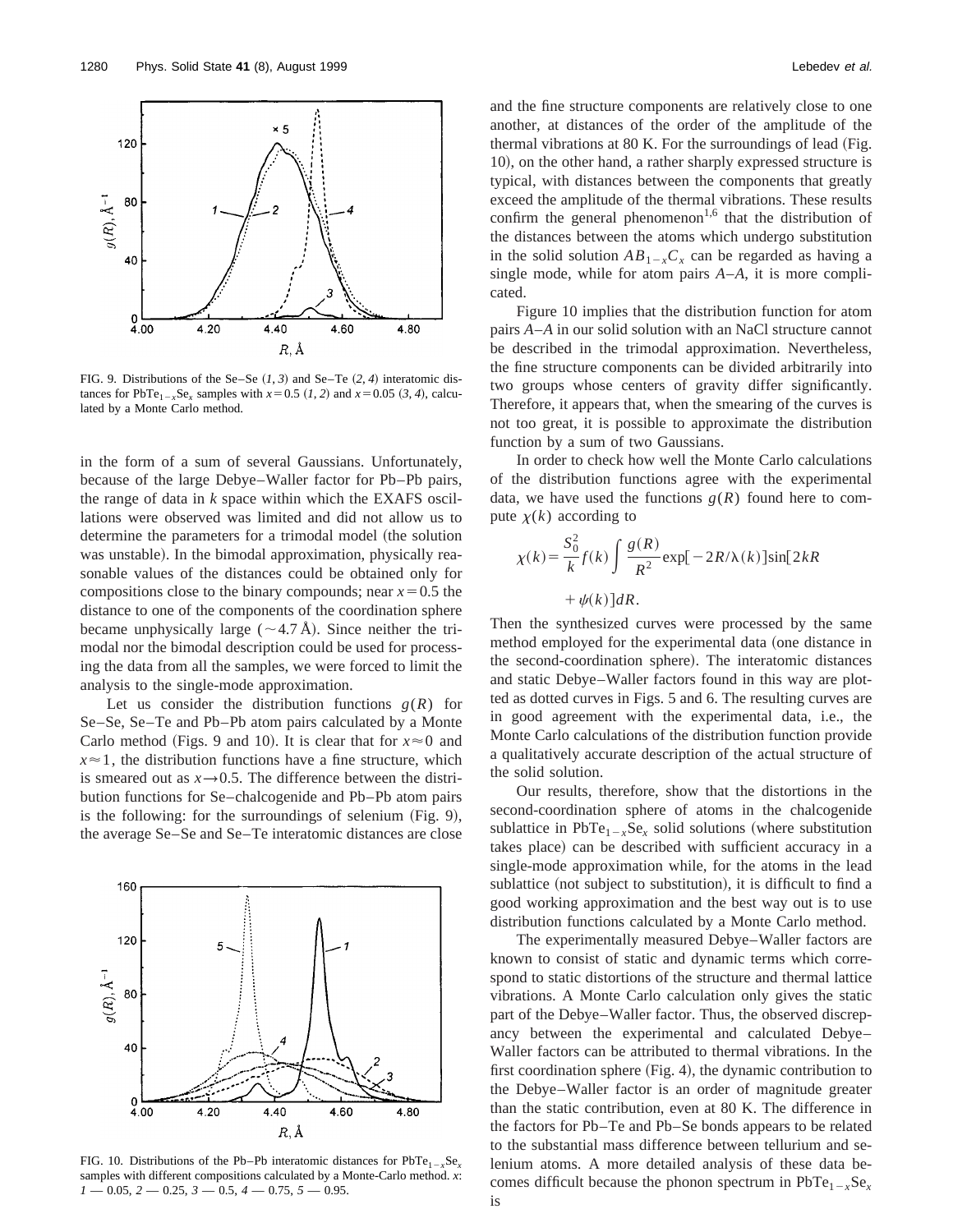bimodal.<sup>18</sup> The contribution of thermal vibrations to the Debye–Waller factor for Se–chalcogenide atom pairs (Fig. 8) turns out to be slightly greater for the atoms in the firstcoordination sphere (the movements of the atoms in the second-coordination sphere are more weakly correlated) and the measurements are independent of *x* to within the measurement error. However, as Fig. 6 implies, for Pb–Pb atom pairs, the thermal contribution depends on *x*. The maximum amplitude of the thermal vibrations is observed at  $x \approx 0.25$ . This results is qualitatively consistent with our earlier data,  $11$ and this implies that the lattice of the  $PbTe_{1-x}Se_{x}$  solid solution with  $x \approx 0.25$  is "softer," so that a phase transition can be observed when part of the lead atoms are replaced by tin.

We now consider the features of the local structure of  $PbTe_{1-x}Se_{x}$  solid solutions. As shown above, the parameter  $\varepsilon'$  was  $\approx 0.36$  for this solid solution, i.e., it is intermediate between the values observed previously in III-V and II-VI semiconductors with a sphalerite structure<sup>5</sup>  $(0.05-0.24)$  and in alkali halide crystals with an NaCl structure<sup>17</sup> ( $\approx$  0.5).

It is obvious that one of the main factors leading to changes in the bond length around an impurity atom is the appearance of elastic deformations caused by the difference in size of the substituted atoms *B* and *C*. As simple arguments show,<sup>19</sup>  $\varepsilon'$  is determined by the crystal structure (mutual position of the atoms in the lattice), so that it is only meaningful to compare data obtained for identical structures. Neglecting bond bending and displacement of atoms in the second- and further-coordination spheres with the same stiffness for  $A-B$  and  $A-C$  bonds,  $\varepsilon' = 0.25$  was found for a sphalerite structure and  $\varepsilon' = 0.5$  for an NaCl structure. The more realistic Monte Carlo calculation done here, which took the influence of all the factors listed above into account, yielded  $\varepsilon' = 0.35$  and 0.21 for the two bonds in a  $PbTe_{1-x}Se_x$  solid solution with an NaCl structure, which is in fair agreement with experiment.

However, the strain contribution, alone, appears to be insufficient to explain all the experimental data. An attempt $17$ to calculate  $\varepsilon'$  by a Monte Carlo method for the alkali halide  $RbBr_{1-x}I_x$  and  $K_{1-x}Rb_xBr$  crystals with an NaCl structure yielded values close to those found for  $PbTe_{1-x}Se_{x}$ , but differing substantially from experiment. A large difference between experimental values of  $\varepsilon'$  for III-V and II-VI semiconductors with a sphalerite structure and those predicted by the deformation model has also been noticed. $5$  We believe that these discrepancies are associated with another group of factors which can affect the local structure, namely, the socalled chemical factors, which take into account the individual properties of the interacting atoms (their valence, electronegativity) and chemical bond type.

These factors also show up in the thermodynamic properties; thus, the enthalpy of mixing a solid solution,  $\Delta H_m$ , is known to consist of two components, strain and chemical. The total deformation energy *U* calculated by a Monte Carlo method is just the strain contribution to  $\Delta H_m$ . In III-V and II-VI semiconductors with a sphalerite structure, the strain energy is in good agreement with the experimentally determined enthalpy of mixing.<sup>20</sup> Unfortunately, the available published data on the enthalpy of mixing of  $PbTe_{1-x}Se_x$ solid solutions  $(\Delta H_m \le 0.2 \text{ kcal/mol})$  are not very exact. And, although this quantity is positive, which is indicative a potential tendency for the solid solution to decompose, the difference between the calculated strain term  $(U=0.38 \text{ kcal/mol})$  and the measured  $\Delta H_m$  may be evidence of the presence of chemical factors.

Individual members of this group of factors may either increase or reduce  $\varepsilon'$  (the chemical bond length). Let us assume that in the solid solution under study here, their effects are compensated and the agreement between the calculated and experimental  $\varepsilon'$  is good.

The local concentrations of  $Se-Se$  (short-term order) found in our experiments can be used to estimate the contribution of chemical factors to the enthalpy of mixing. We shall take the temperature  $T_f$  at which the diffusion of the chalcogenide atoms freezes out to be the temperature at which two nearest chalcogenide atoms undergo exchange in one second, which corresponds to a diffusion coefficient of  $D=2 \cdot 10^{-15}$  cm<sup>2</sup>/s. The known<sup>21</sup> temperature variations of the diffusion coefficients yield an estimate of  $T_f \approx 540$  K and, in the approximation of a pairwise interatomic interaction, we have calculated how much greater the energy of an Se–Te pair is than the average energy of the Se–Se and Te–Te pairs:  $\Delta E \approx 0.5$  kcal/mole (0.02 eV) for a sample with  $x=0.5$ . This value gives an idea of the magnitude of the chemical contribution to the enthalpy of mixing, since atoms in the second-coordination sphere do not interact through deformations, so there is no strain contribution to this quantity. A comparison of the values of  $\Delta E$  and *U* obtained here shows that in the PbTe<sub>1-*x*</sub> Se<sub>*x*</sub> solid solutions the strain and chemical contributions to the enthalpy of mixing are of the same order of magnitude.

The use of a pairwise interatomic-interaction approximation is not, however, entirely correct, since the atoms in the second-coordination sphere do not interact directly (either chemically or deformationally). The development of shortrange order is apparently associated with some sort of more complicated interactions involving three or more atoms. In our experiments, the largest deviations from a statistical distribution of the chalcogenide atoms were observed at low Se concentrations and showed up as an elevated number of Se–Pb–Se configurations with 90° Pb–Se bonds. This suggests that there is a significant difference in the energies of the configurations in which atoms of given species lie in the same and in different *p* orbitals. These configurations can be represented schematically in the following way:



It is not impossible that this behavior originates in peculiarities of the chemical bond in IV-VI semiconductors, specifically its unsaturated character.

Using the strain approximation for calculating the bond lengths and pairwise distribution functions in the first- and second-coordination spheres, therefore, provides a qualitatively accurate description of the distortion in the structure of